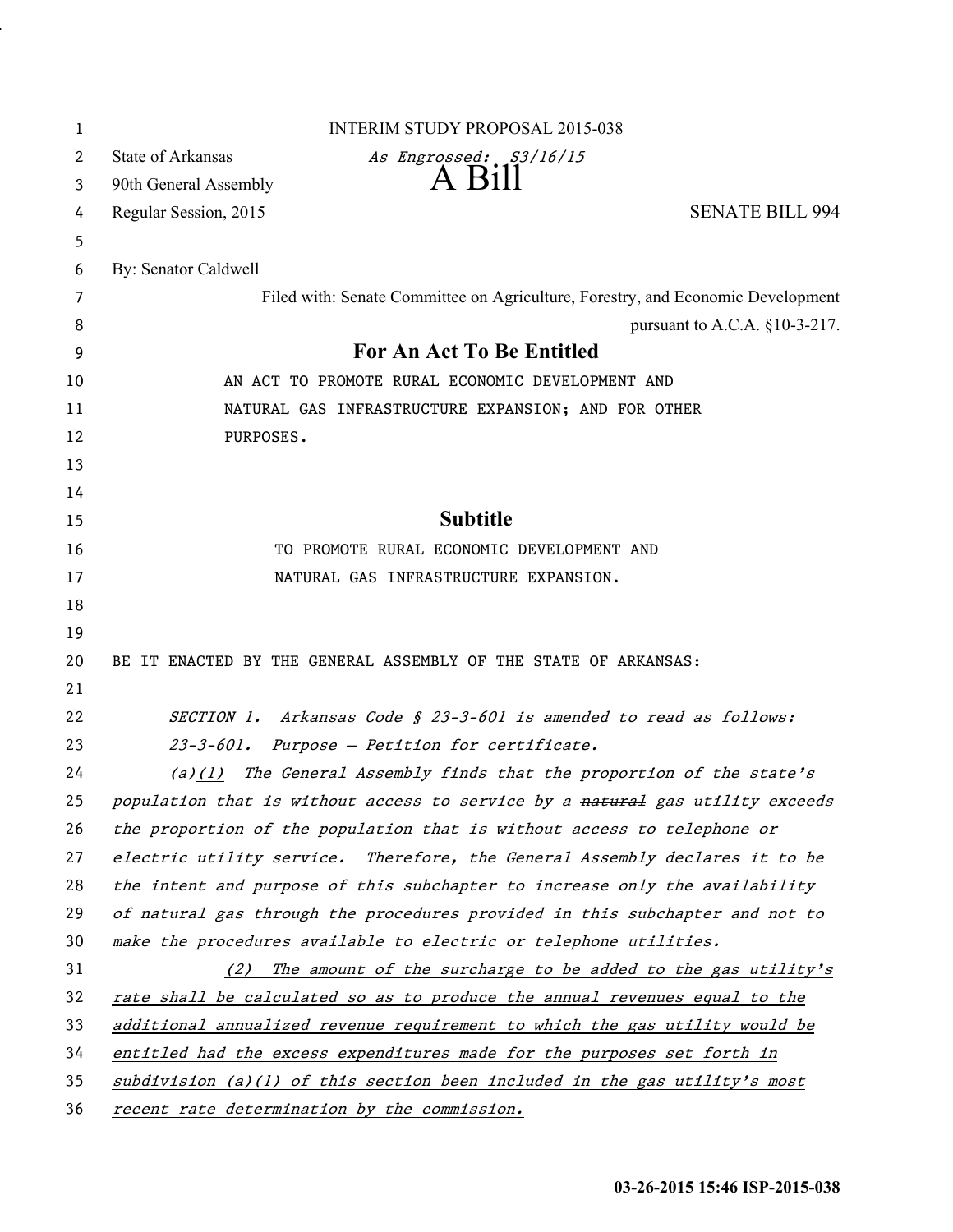(b) A gas utility may at any time petition the commission for a certificate of extension project. By its petition, the gas utility requests commission authorization to commence an extension project, to expend funds on the project, and to concurrently seek commission approval of changes in rates and surcharges sufficient to recover, at the time the plant goes into service, the excess expenditures arising out of the certificated extension projects. A petition for a certificate shall provide information about the proposed extension project including, without limitation, the following: (1) An estimate of the cost of the extension project broken down 10 into at least labor, materials, and overhead; 11 (2) A schedule of estimated completion dates; (3) A brief description of the physical nature of the facilities, including pipe diameter and length of the extension in feet or miles; (4) Estimated sales volumes, estimated number and types of 16 customers, growth rates, and expected revenues; and 17 (5) A calculation showing the amount of excess expenditures the 18 gas utility expects to incur; and (6) An estimate of surcharge rates for each class of customer consistent with the most recent determination by the commission in its order addressing the gas utility's most recent application for a general change or modification in its rates and charges. SECTION 2. Arkansas Code § 23-3-602(3), concerning the definition of "cost-of-service recovery", is repealed. 26 (3) "Cost-of-service recovery" means the method by which the 27 commission computes the change in rates necessary for the gas utility to 28 recover the cost of that portion of the excess expenditures not recovered 29 through the surcharge. Traditional cost-of-service principles shall be followed in adjusting rates when the cost-of-service recovery method is used to recover the cost of excess expenditures. The allocation of class 32 responsibility for payment of the excess expenditures under the cost-of-33 service recovery method shall be in accordance with the most recent cost-of-34 service study approved for the applicant gas utility;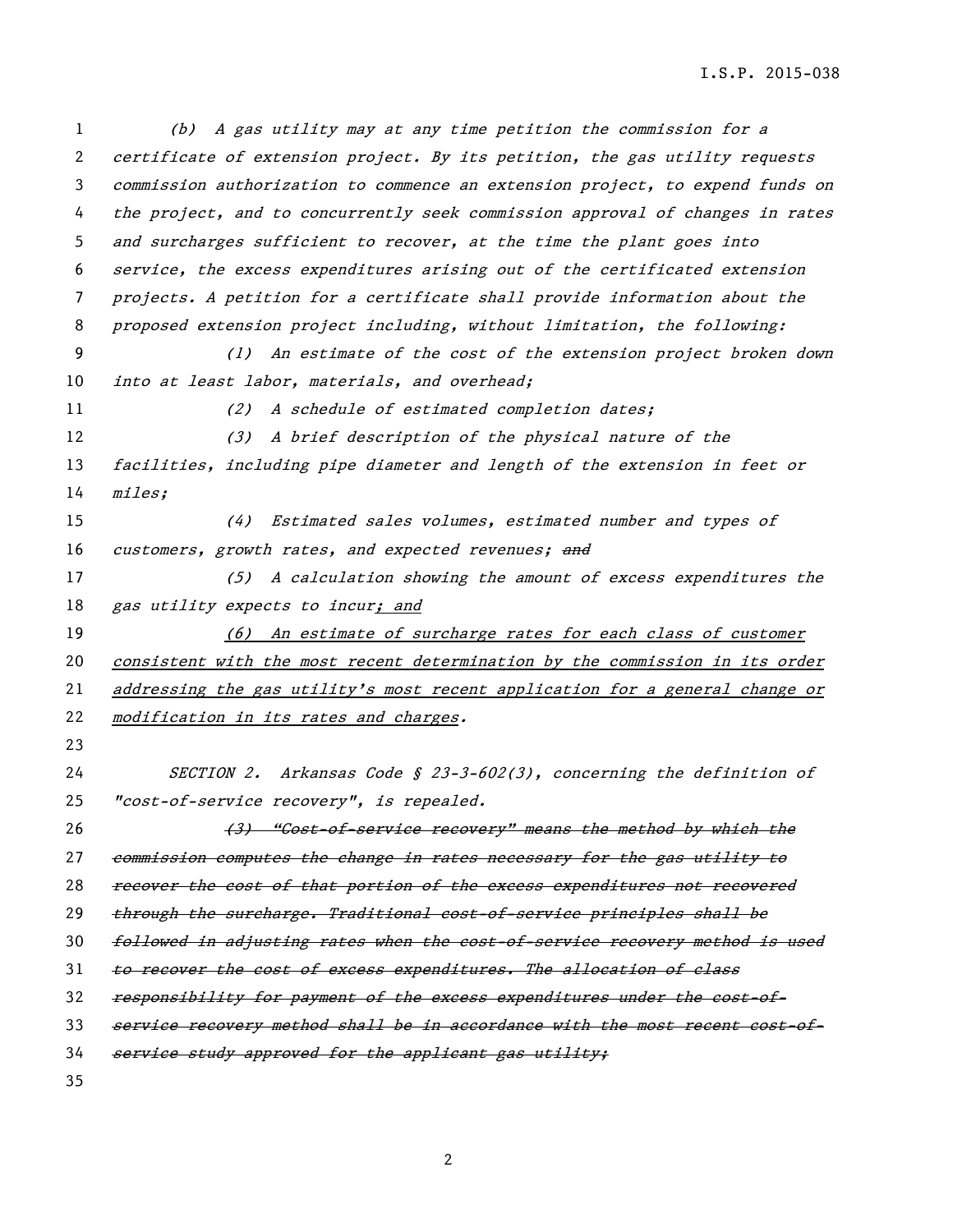I.S.P. 2015-038

| $\mathbf{1}$   | SECTION 3. Arkansas Code § 23-3-602(7), concerning the definition of           |
|----------------|--------------------------------------------------------------------------------|
| $\mathbf{2}$   | "surcharge" is amended to read as follows:                                     |
| 3              | (7) "Surcharge" means a charge which the commission may                        |
| 4              | authorize a gas utility to impose on those its customers who directly benefit  |
| 5              | from extensions funded by excess expenditures. The surcharge may recover the   |
| 6              | entire excess expenditure or a portion thereof, as the commission shall order  |
| $\overline{7}$ | to recover, at the time the plant goes into service, the excess expenditures   |
| 8              | arising out of the certificated extension projects. The amount of the          |
| 9              | surcharge to be added to the gas utility's rate shall be calculated so as to   |
| 10             | produce the annual revenues equal to the additional annualized revenue         |
| 11             | requirement to which the gas utility would be entitled had the excess          |
| 12             | expenditures made for the purposes set forth in subdivision (a)(1) of this     |
| 13             | section been included in the gas utility's most recent rate determination by   |
| 14             | the commission.                                                                |
| 15             |                                                                                |
| 16             | SECTION 4. Arkansas Code § 23-3-603 is amended to read as follows:             |
| 17             | 23-3-603. Grant of certificate generally.                                      |
| 18             | The Arkansas Public Service Commission shall grant a certificate if it         |
| 19             | finds that the proposed extension project is of economic benefit to the gas    |
| 20             | utility and its ratepayers and is in the public interest. Within the body of   |
| 21             | the order, the commission shall apportion the future recovery of the cost of   |
| 22             | the excess expenditures between the surcharge and cost-of-service recovery,    |
| 23             | in whatever proportions or percentages the commission finds reasonable, from   |
| 24             | $zero to one hundred percent (0 - 100\%), inclusive, Once the certificate has$ |
| 25             | been granted, including the approval of the amount and allocation of rates     |
| 26             | and surcharges, the gas utility may begin construction and may expend funds    |
| 27             | on the certificated extension project.                                         |
| 28             |                                                                                |
| 29             | SECTION 5. Arkansas Code § 23-3-604 is amended to read as follows:             |
| 30             | 23-3-604. Rates and tariffs.                                                   |
| 31             | $(a)(1)$ Once a certificated extension is placed into service and is           |
| 32             | used and useful, the gas utility may collect the rates and tariffs which have  |
| 33             | been previously approved by the Arkansas Publie Service Commission and which   |
| 34             | reflect the apportionment of recovery of the cost of the excess expenditures   |
| 35             | between the surcharge and cost – of – service recovery methods as ordered by   |
| 36             | the commission excess expenditures through a surcharge approved by the         |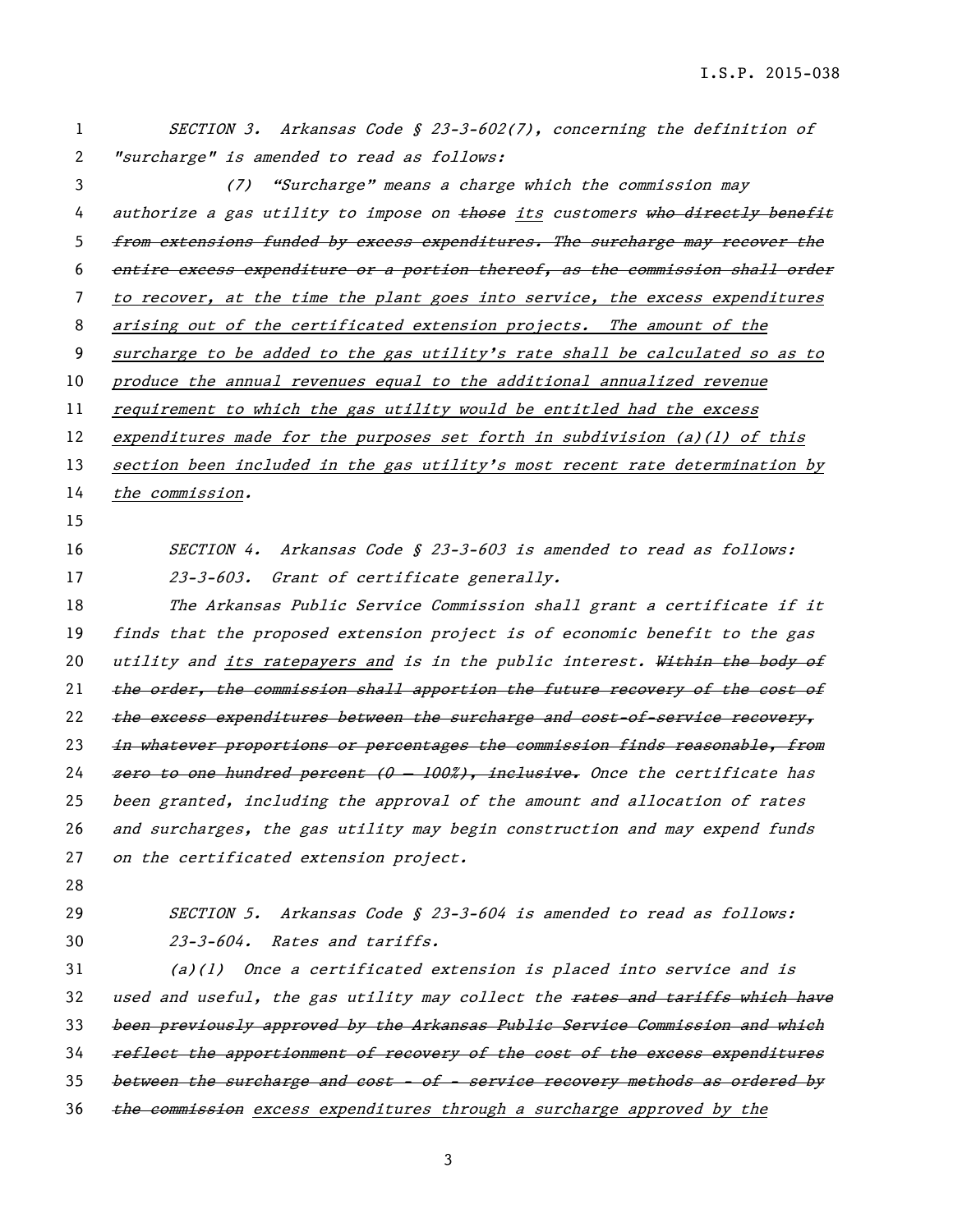1 Arkansas Public Service Commission. The tariff and rate filing made at the 2 time of the certificate application shall include estimated excess 3 expenditures upon which the commission may grant the certificate. 4 (2) The commission may subsequently modify the previously 5 approved surcharge rates and tariffs in any reasonable manner  $\pm$  the in the 6 event that actual total costs and excess expenditures differ significantly 7 from the estimated total costs and excess expenditures. 8 (3) In the event that actual total costs and excess expenditures 9 significantly exceed the estimated costs and excess expenditures, and the 10 difference is caused by imprudence or other unsatisfactory causes, the 11 commission may disallow recovery of a portion of the actual excess 12 expenditures in the approved rates. 13 (b) The surcharge shall be recovered only from those customers or 14 accounts that receive service as a direct result of the certificated 15 extension. The surcharge shall recover its proportion of the capitalized 16 excess expenditures, plus carrying costs. Surcharged amounts shall be treated 17 for ratemaking purposes as customer contributions in aid of construction and 18 shall not be added to the rate base upon which a return is earned Surcharge 19 rates implemented under this section shall remain effective until the 20 implementation of new rate schedules in connection with the next general rate 21 filing of the gas utility wherein such extension project investments can be 22 included in the gas utility's base rate schedules. 23 (c) Those costs and expenses to be recovered under the cost-of-service 24 recovery method shall be recovered in the same manner as they would had they 25 been elements of a general rate application. Traditional cost-of-service 26 principles shall be utilized in adjusting rates to recover the cost of excess 27 expenditures recovered under cost-of-service recovery. Allocation of class 28 responsibility for recovery of the cost of the excess expenditures shall be 29 in accordance with the gas utility's most recently approved cost-of-service 30 study or in accordance with a reasonable cost-of-service approach which the 31 commission shall find acceptable The surcharge rates for each class of 32 customer shall be determined consistent with the most recent determination by 33 the commission in its order addressing the gas utility's most recent 34 application for a general change or modification in its rates and charges. 35 (d) Amounts recoverable under the cost-of-service recovery method

36 which remain outstanding shall be rolled into the gas utility's next general

4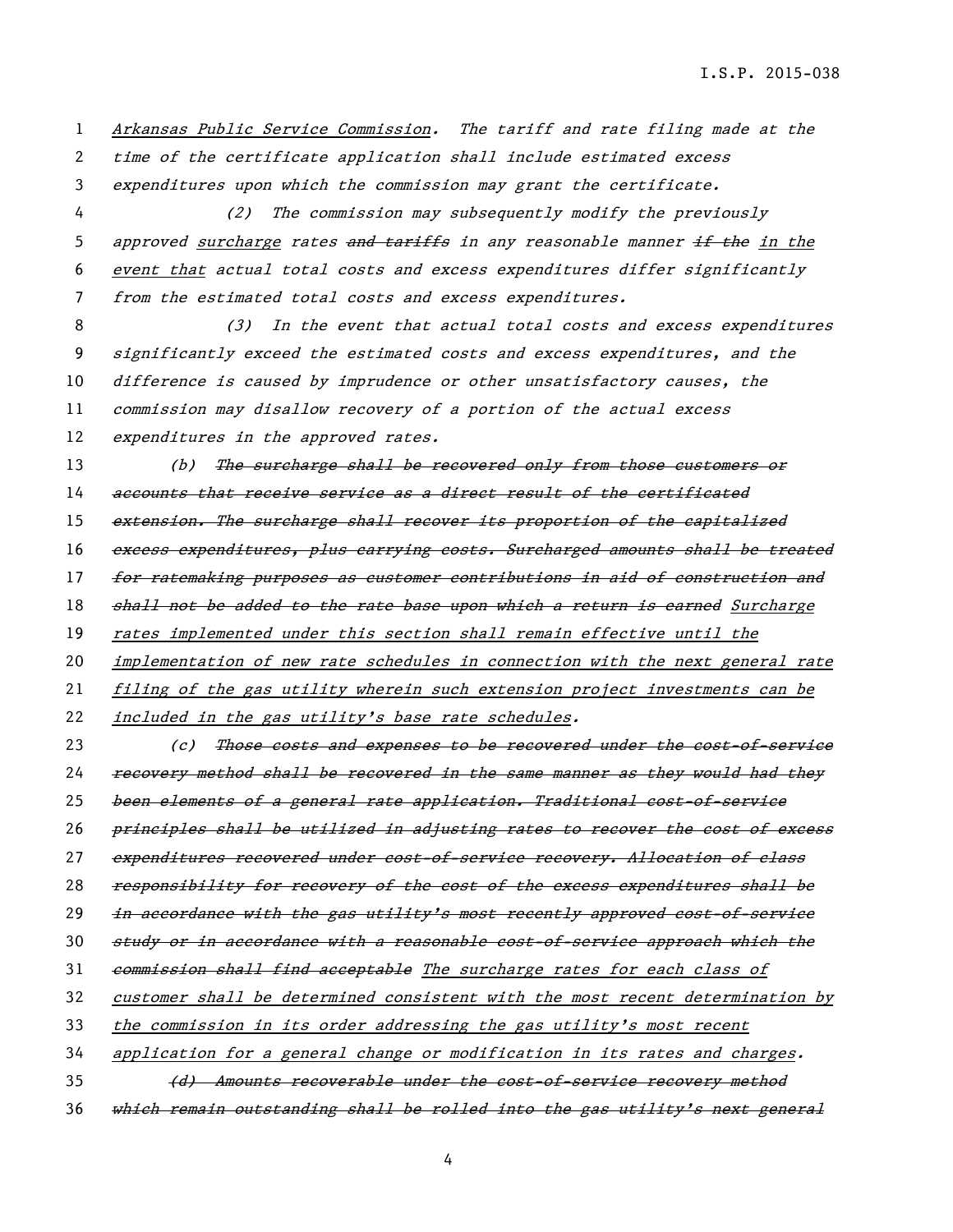1 rate application. Recovery of these outstanding expenditures shall be made within the rate approved as a result of the application for the certificate 3 and corresponding approval of rates. SECTION 6. Arkansas Code § 23-3-605 is amended to read as follows: 23-3-605. Conditions, limitations on grant of certificates. **Certificates shall be granted under this subchapter <del>pursuant to</del> under** 8 the following provisions and conditions: (1) Only proposed extension projects shall be eligible for 10 recovery of the cost of excess expenditures under this subchapter. Proposed extension projects are those for which neither actual construction activity has begun nor expenditures made, other than for planning the project, at the 13 time the petition for the certificate is initially filed with the Arkansas Public Service Commission; (2) Certificates shall be granted under this subchapter only for proposed extension projects which will serve areas not served by any gas utility at the time of the filing of the petition for the certificate; 18 (3) Certificates shall be granted only if the commission determines the extension project is beneficial to the ratepayers of the gas 20 utility and to the gas utility itself; (4) Certificates shall not be granted under this subchapter to 22 recover costs excess expenditures incurred in replacing existing pipelines, equipment, or plants, unless such replacement is necessary for adequate gas supply for the proposed extension project;  $(4)(5)$  Where the commission has granted more than one (1) certificate to a gas utility, the commission may determine prospectively the sequence in which the gas utility shall commence work on pending projects 28 based on whatever reasonable criteria it shall develop develops. However, once construction has begun on any given project, the commission determination shall not serve to postpone or defer construction; and  $(5)(6)$  There shall be a limitation on the total annual dollar 32 recovery of excess expenditures to be recovered pursuant to under § 23-3-604 33 through rates or surcharges resulting from proceedings other than general 34 rate cases. The limitation shall be imposed regardless of the number of 35 certificates granted to, or projects to be completed by, a gas utility. The limitation shall be a dollar amount which equals one half of one percent